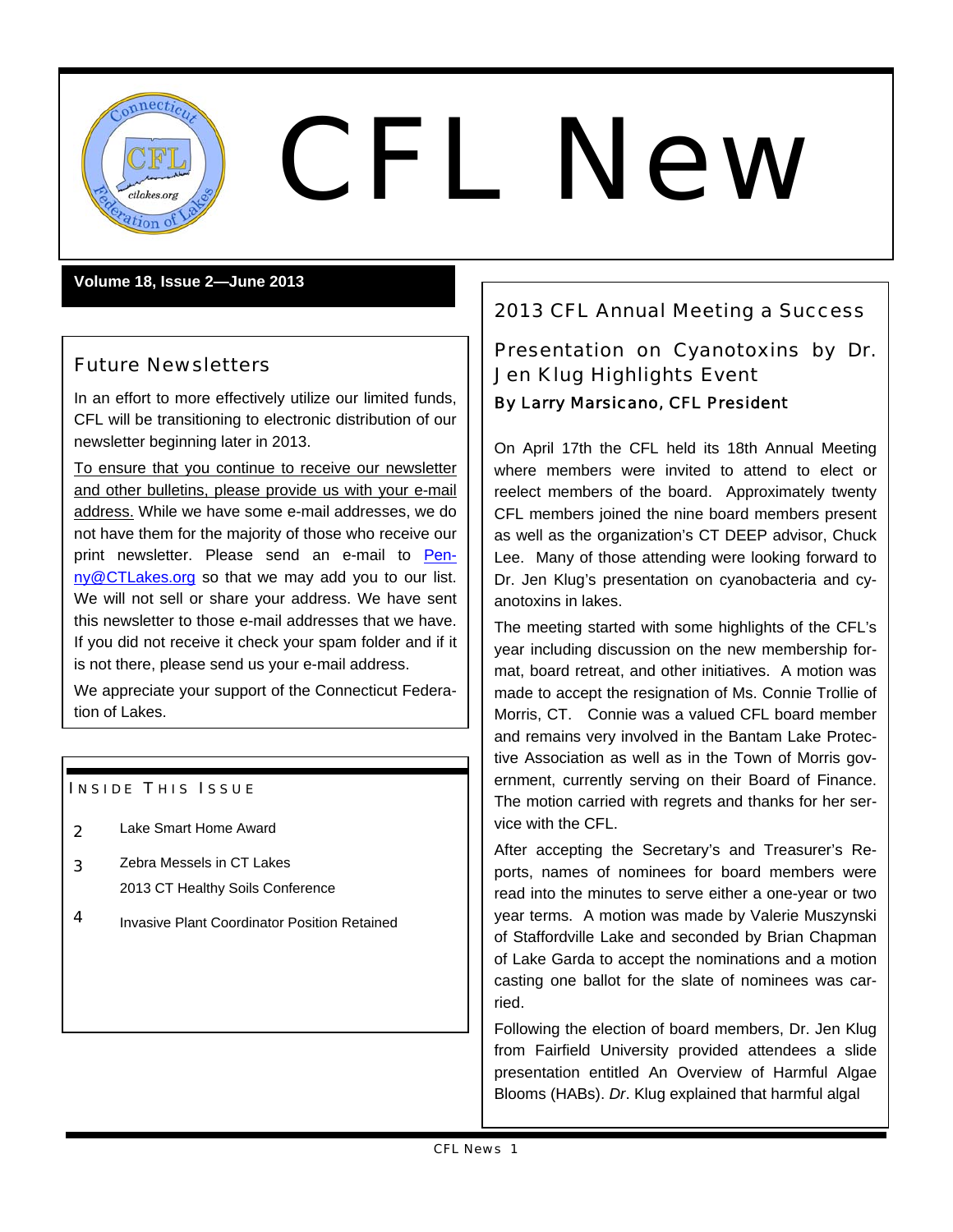blooms are one of a number of adverse effects of eutrophication, which is caused by excess nutrients increasing the growth of photosynthetic organisms in the water. When these organisms die and sink to the bottom, their decomposition can result in reduced or depleted oxygen levels in the lower reaches of the lake. Both point and nonpoint sources of nutrients were discussed.

Cyanobacteria (formerly known as blue-green algae) were the toxin-producing organisms focused on by Dr. Klug. These photosynthetic organisms are typical bloom forming species that are favored by high temperature, high nutrients, and high light levels. Many of them have unique adaptations including being able to regulate their buoyancy, fix nitrogen, and produce toxins.

In a research collaboration with the Friends of the Lake on Lake Lillinonah, Dr. Klug has identified a number of genera of cyanobacteria that produce toxins including *Anabaena*, *Aphanizomenon, Lyngbya, and Microcystis*. In her presentation she provided tables identifying the toxins each can produce, the primary target organs in mammals, and the effects the toxins can have on short and long-term health.

Another important section of Dr. Klug's presentation focused on how the threats from problems associated with cyanotoxins are monitored. The toxins themselves can be used as can the cyanobacteria (e.g. bloom observations, cell counts, chlorophyll concentrations). The guidelines from the World Health Organization for monitoring for safe recreational water environments were presented and discussed.

Some newer methods of monitoring were also discussed including measurement of phycocyanin levels in lake water. Phycocyanin is a photosynthetic pigment contained within cyanobacteria and can be measured using some of the new water quality technology.

Dr. Klug noted that harmful algal blooms will only increase due to changing climate and as long as nutrient loading in lakes is an issue. She also provided a number of online resources. Her entire presentation can be viewed and downloaded from the CFL website.

#### Lake Smart Home Award

The CFL and the citizenry of Connecticut cherish its lakes and ponds. Pristine lake waters add beauty, increase property values, and provide recreational opportunities throughout the four seasons. These beautiful jewels within our environment are fragile and need our constant attention and help.

In its recent national assessment of US lakes and ponds, the EPA in 2009 reported that the majority of lakes are in worse shape now. Because of this, "the nation must commit itself to slowing, if not reversing, the creeping damage to our lakes."1 Studies have shown that as water quality declines the value of shorefront property also decreases. It affects human health, fishing, town property tax income and the local economy that serves lake users throughout the year.

The future health of ponds and lakes depends on folks who visit and live on the shoreline and within the watershed. Besides following many other protective guidelines to keep lake water clean, people must also "stabilize eroding areas, reduce the use of chemicals, divert rainwater into vegetated areas and minimize lawns and impervious areas."2 If people understand how their day-to-day activities affect their waterbody, and if they make a commitment to partner in ideal lake stewardship, the future of these waters will be healthier and safer. Everyone needs to "pitch in with the small things we do every day as good watershed citizens."3

Join in by taking the CFL LakeSmart Pledge available at CTlakes.org and earn a sign that reads "LakeSmart Home" for display on your property. Put one on your dock or raft and another roadside so that boaters and drivers both will take notice. "The sign tells the world that you care and that you're doing your share."4 This award is available to CFL members and prospective members. The CFL hopes to grow a larger membership and, more importantly, better lake stewardship statewide. Log on today to the CFL website (ctlakes.org), review the best lake management practices, make the LakeSmart Home Pledge and indicate that you'd like to receive one or two "LakeSmart Home" awards from the CFL. Encourage your neighbors. Congratulations and thank you.

 $\overline{a}$ 

 $<sup>1</sup>$  Robert Thorson</sup>

<sup>&</sup>lt;sup>2</sup> Maine DEP

<sup>&</sup>lt;sup>3</sup>Eight Mile River

<sup>&</sup>lt;sup>4</sup> Eight Mile River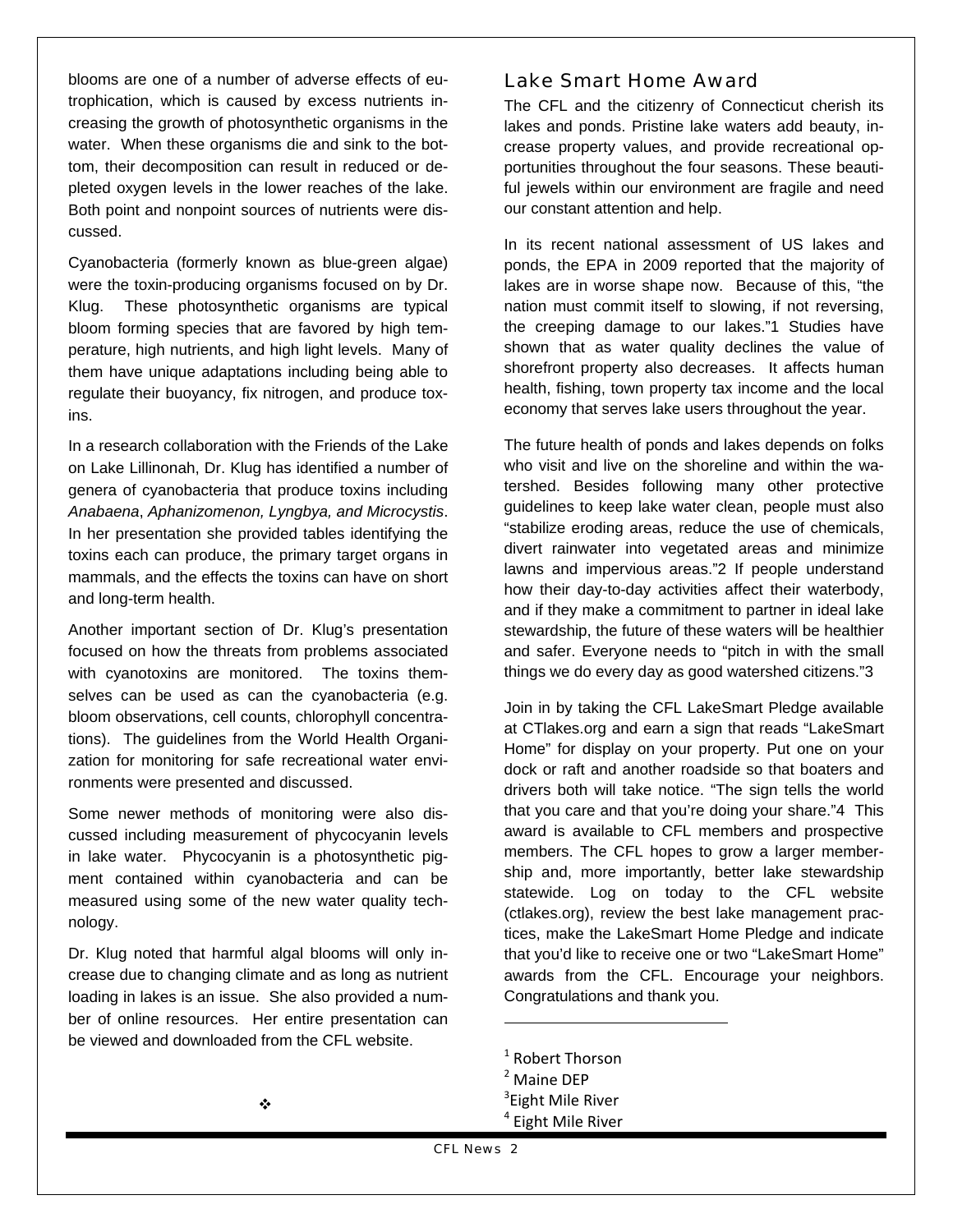## Zebra Mussels are in CT Lakes

What can lake residents and lake users do?

The presence of Zebra Mussels in Lake Lillinonah and Lake Zoar was first reported in October of 2010 by Ethan Nadeau as part of FirstLight Power's (FLP) nuisance species survey.

Since that first confirmation, there has been an abundance of scientific work and research along with many different hypotheses about what should be done. Friends of the Lake (FOTL), an advocacy group for Lake Lillinonah, has been an active member in the Zebra Mussel Task Force organized by the Candlewood Lake Authority. Research was quickly done to discover what other lake communities have done to help prevent zebra mussel introductions, and how to best manage lakes after zebra mussels colonize within the water body.

FOTL has partnered with the Lake Lillinonah Authority (LLA) and continues to support monitoring efforts with Dr. Mitch Wagner from Western Connecticut State University (WestConn). They will be expanding the monitoring of underwater dock substrates (zebra mussel hotels) to help identify where, and at what rate, the population is colonizing. They are also working with Dr. Jen Klug, Ethan Nadeau and others at FLP, and the CT Department of Energy and Environmental Protection to develop a monitoring program during draw downs to help determine population growth, while measuring any affect in water clarity and cyanobacteria levels.

What can other the lake user and residents do?

• Raise your awareness of these invasive non-native species. Know what they look like, and look for them.

• Accept the responsibility that comes with operating your water craft within a lake that has a colonized population. Prevent the spread into other lakes by following simple decontamination practices, Clean, Drain and Dry.

• When removing any equipment from the water, be it pumps, docks, floats etc. Clean, Drain and Dry.

• If adults are found, please scrape them into a plastic bag, note the date and location found. Contact FOTL and they will take them to WestConn for further study.

#### Please see:

http://www.candlewoodlakeauthority.org/#!\_\_zebramussels for more information on Zebra mussels, and stay tuned for opportunities to help with a monitoring program during drawdowns.

Friends of the Lake, Inc. • PO Box 403 • Bridgewater, CT 06752 • T (860) 210-8064 • F (860) 210-9894 www.friendsofthelake.org • A Non Profit Organization

❖

*"There are two primary choices in life: to accept conditions as they exist, or accept the responsibility for changing them."* 

Denis Wartley

❖

## 2013 Eastern CT Healthy Soils Conference

#### By Rick Canavan

"We don't have a runoff problem; we have an infiltration problem!" That was one of the messages from Ray Archuleta from the NRCS East National Technology-Support Center recently at a two day conference titled "The Economics of Healthy Soils and Cover Crops". The conference was put on by the Natural Resource Conservation Service (NRCS, formerly Soil Conservation Service) in Hampton, CT on April 22 & 23. The talks were well attended by agricultural producers who were the target audience for the discussions; however, the land management ideas were also transferable to lakeshore homeowners who want to protect their lake resource.

The presentations discussed how maintaining healthy plant cover on the soil at all times helps the soil microorganisms thrive. Healthy soil microbiology helps maintain soil aggregates that keep pores open that allow for water and air to penetrate the soil which helps plant growth and provides for better stormwater infiltration. Actions like tilling or cutting your grass short may provide a short term growth burst but overtime lead to decreasing organic matter in the soil and a loss of infiltra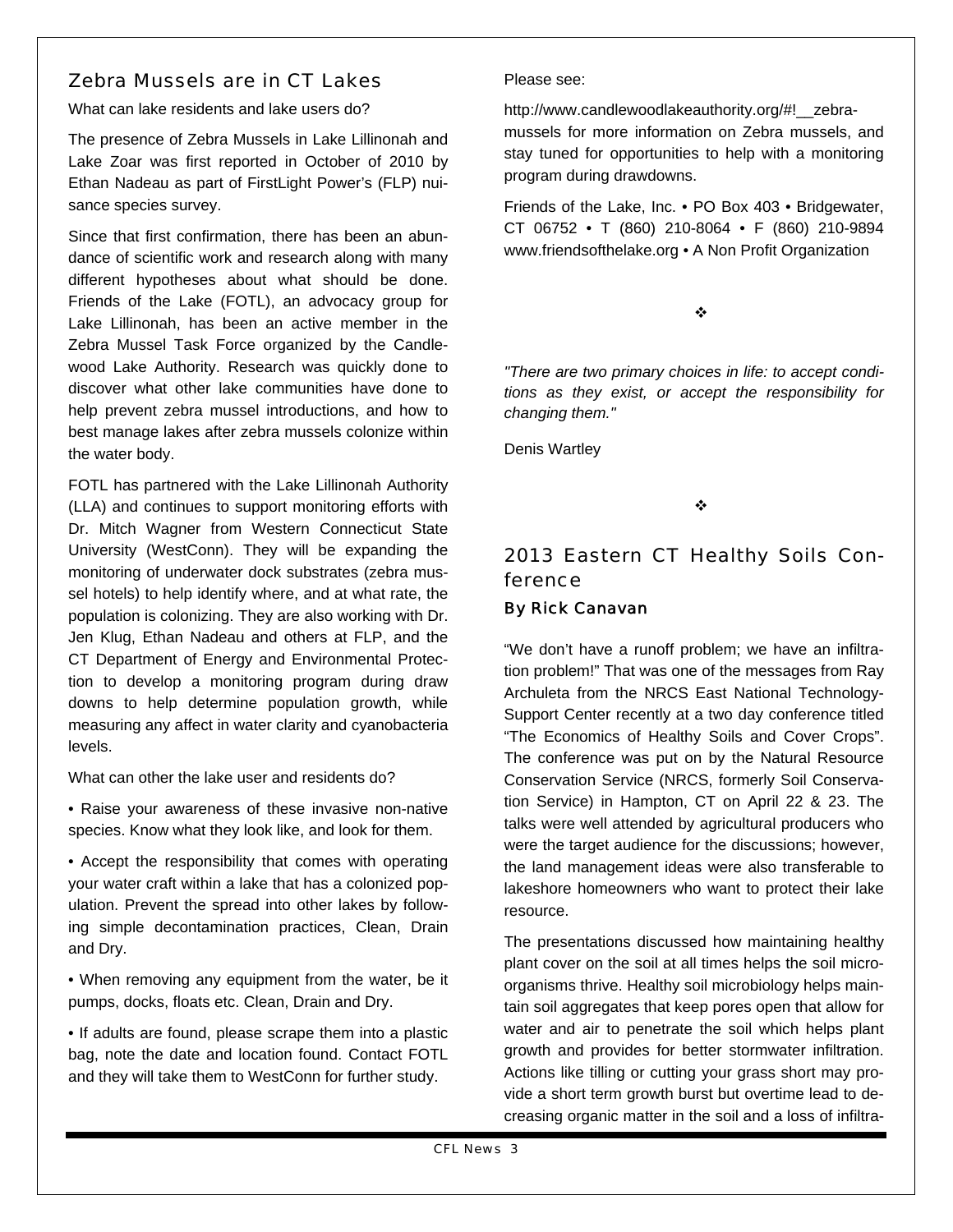tion. In land areas draining to lakes that loss of infiltration can lead to increases in pollutant laden stormwater runoff entering our waterbodies.

The workshop included a field demonstration of a rainfall simulator that was the "seeing is believing" moment. Soils were collected from land with different agricultural practices and placed in trays below a rainfallsimulating sprinkler. Two buckets were placed at the trays - one that would collect runoff from the surface and one that collected the water that infiltrates through the soil. The differences in responses from the different treatments were remarkable. Two trays had soil with grass: one from an orchard with long grass and one mowed and compacted soil from a farm where tractors are often parked. With the long grass, nearly all the water found its way into the soil with very little water in the runoff bucket, while the compacted lawn was exactly the opposite with almost all of the water in the runoff bucket and no infiltration. Other agricultural treatments showed that bare soil not only has a high amount of runoff but also soil erosion.

Ray Archuleta is a dynamic speaker and presenter, and many of his presentations are on You Tube. This link is to a relatively short video the dramatically shows how important keeping healthy soils is for soil and surface waters.

http://www.youtube.com/watch?v=CEOyC\_tGH64&feat ure=youtube\_gdata\_player

For agricultural producers to get the most production out of their land, developing healthy soils is an important economic concern. Lakeshore landowners can try to minimize the transport of nutrients from their land to protect their resource, which also has economic implications. Steps you can take can range from something simple like letting your lawn grow a little longer to steps that require more significant commitment such as removing hard surfaces, adding rain gardens, and converting lawn and patio space to naturalized landscaping.

#### ÷

#### GOOD NEWS FOR CONNECTICUT LAKES - INVASIVE PLANT COUNCIL COORDINATOR POSITION RETAINED

### by Tom McGowan

In a last minute action the State legislature retained the budget line item for the Coordinator for the State Invasive Plant Council. As a result the current coordinator, Logan Senack, will be on board for another year.

This is good news for the Council which is made up of State officials, plant scientists, educators and land and water conservation organizations. Without a Coordinator the Invasive Plant Council would be severely limited in moving on its agenda to prevent the sale and transport of invasive plants in Connecticut. The Coordinator carries out the action recommendations of the Council, assists towns and non-profit organizations with invasive plant educational material, workshops and training sessions and helps coordinate invasive plant initiatives among State agencies.

The Council also tracks the movement of land and water invasive plants and updates the official State list of these species. CFL board member Tom McGowan, Executive Director of the Lake Waramaug Task Force, is a member of the Council. This month another CFL board member, Dr. George Knoecklein, is presenting a report to the Council on the status of invasive aquatic plant activity in Connecticut lakes and water bodies.

Lake organizations in Connecticut should continue to remind their State legislators to maintain support for the Invasive Plant Council, the CT. Dept of Energy and Environmental Protection and the Ct Dept. of Agriculture. These organizations provide vital research, information and the enforcement action necessary to control the spread of invasive aquatic plants to our lakes, ponds, rivers and streams.

Information on the Council can be found at http://www.eddmaps.org/ipane/ctcouncil/CT\_invasive.h tm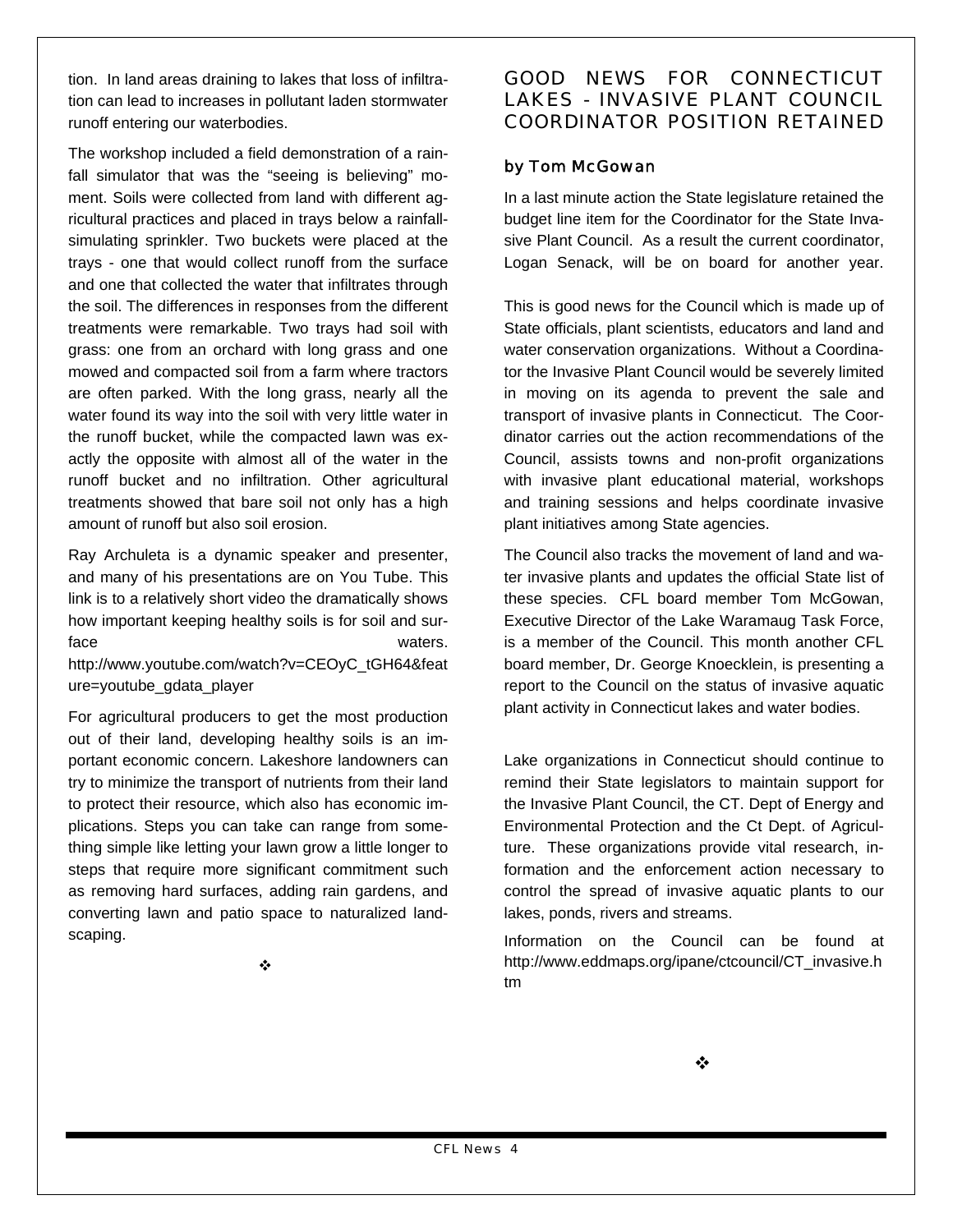## About the Connecticut Federation of Lakes

Everyone agrees that healthy lakes are highly valued natural assets whose beauty and recreational offerings make them irresistible to so many each season of the year. Towns with attractive lakes annually collect higher property tax revenues and benefit each year from months of "trickle down economics". These precious resources are fragile, and need constant monitoring and preventive and corrective programs. So it is no wonder that individuals, families, lake associations, towns and states proactively work to help their lakes and recognize that unprotected lakes may become damaged beyond repair.

The Connecticut Federation of Lakes (CFL) was formed in 1995 to help individuals, steering committees and established lake associations with needed guidance, advice and support. In addition, the CFL fosters an alliance of Connecticut's many pond and lake protective organizations so that Connecticut lakes can speak with a unified voice.

The CFL board members are dedicated volunteers who have first hand experience in dealing with lake and association issues. Since some board members are professional lake managers and others have masters & doctorate credentials in the science of limnology, the CFL can and does help. Recently the CFL helped pass legislation geared to curb the establishment of invasive aquatic plants in Connecticut. Boat launch monitoring, on site waste water management guidelines, and model municipal regulations and ordinances for watershed protection are current initiatives.

The CFL publishes newsletters for members full of technical information, lake profiles, management tips and news from the DEEP. Chuck Lee of the DEEP, an environmental analyst in the Bureau of Water Protection and Land Reuse, 860-424-3716, attends all the CFL Board meetings. The CFL works with the Governor to designate the annual Lakes Awareness Week and hosts educational conferences for CFL members and friends. In addition the CFL is an active full participant in NEC-NALMS (the New England Chapter of the North American Lake Management Society). We participate in their programs annually and host the 3 day conference on a rotating basis.

# Contact the CFL

For more information regarding the Connecticut Federation of Lakes, visit our web site at www.ctlakes.org, contact Penny@Ctlakes.org, or write to P.O. Box 216, Windsor, CT 06095.

# CFL Board

Larry Marsicano, President – Candlewood Lake Richard Canavan, Vice President – Limnologist Penny Hermann, Secretary, – Lake Williams George Walker, Treasurer - Lake Lillinonah George Knoecklein. – Limnologist George Benson, - Limnologist John Burrell, - Columbia Lake Mary Ellen Diluzio, - Bashan Lake Bruce Fletcher, – Bashan Lake Anne Lizaralde – Conn College Bruce Lockhart, - Certified Lake Manager Chris Mayne, - Certified Lake Manager Tom McGowan, - Lake Waramaug

## Newsletter Committee

The Newsletter Committee welcomes your input and your articles. Please send suggestions or articles to CFL, P.O. Box 216, Windsor, CT 06095 or e-mail to Penny@Ctlakes.org. The newsletter committee includes: Bruce Fletcher, Penny Hermann, Maryellen DiLuzio.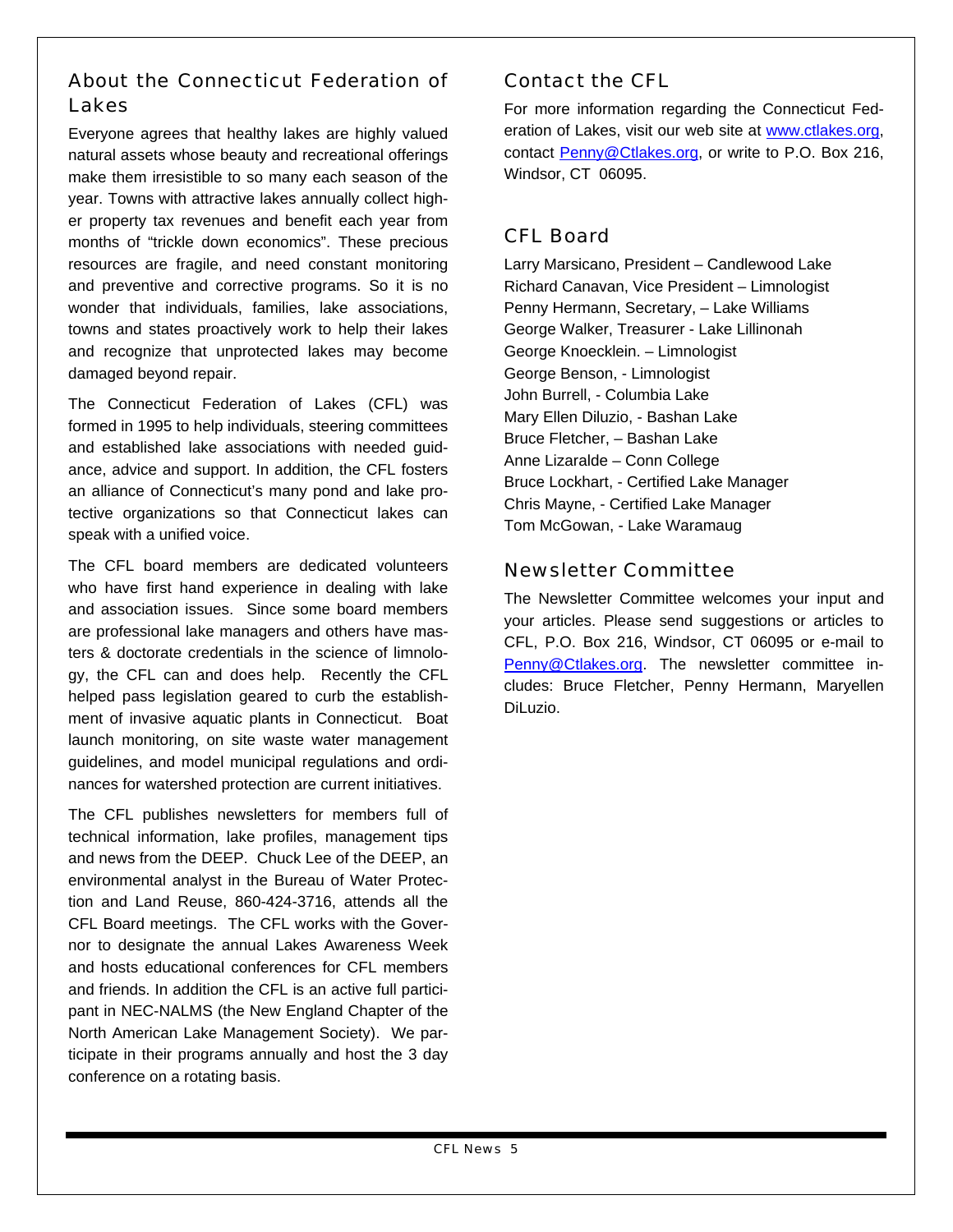## Join the CFL

Membership is Free! Simply fill out and mail the form and mail it to CFL, PO Box 216, Windsor, CT 06095 or go to our website and fill out a brief form there. Lakes in Connecticut need to receive more preventive medicine. In other New England states, the citizenry and legislators have pushed through bigger and better programs for lakes. If you treasure your lake, please join the CFL. With your help the CFL will continue to make a difference locally and statewide.

#### **Support the Connecticut Federation of Lakes**

#### YES! I want to help the CFL continue to advocate for CT Lakes!

Please accept my donation to:

- $\checkmark$  Help protect Connecticut Lakes!
- $\checkmark$  Promote education and awareness about stewardship and the vulnerability of lake environments!
- $\checkmark$  Assist in the fight against invasive species and pollution!

| Lakes    | Lakes       | Lakes     |
|----------|-------------|-----------|
| Friend   | Conserva-   | Guardian  |
| $$40+$   | tor $$250+$ | $$2,500+$ |
| Lakes    | Lakes       | Lakes     |
| Sponsor  | Steward     | Leader    |
| $$75+$   | $$500+$     | $$5,000+$ |
| Lakes    | Lakes Pa-   | Other     |
| Advocate | tron        |           |
| $$100+$  | $$1.000+$   |           |

Please make checks payable to CFL. We may periodically list our supporters, check here if you want to remain anonymous \_\_\_\_\_.

| Name |  |  |  |
|------|--|--|--|
|      |  |  |  |
|      |  |  |  |

\_\_\_\_\_\_\_\_\_\_\_\_\_\_\_\_\_\_\_\_\_\_\_\_\_\_\_\_\_\_\_\_\_\_\_\_\_\_\_\_\_\_\_\_\_\_\_\_

Address

City \_\_\_\_\_\_\_\_\_\_\_\_\_\_\_\_\_\_\_\_\_\_\_\_\_\_\_\_\_\_\_\_\_\_\_\_\_\_\_\_\_\_\_\_

State  $\Box$ 

 $\mathbf{Zip}$ 

Lake Affiliation

E-mail address

*We will not share your address and will use it to send newsletters and important bulletins.* 

\_\_\_\_\_\_\_\_\_\_\_\_\_\_\_\_\_\_\_\_\_\_\_\_\_\_\_\_\_\_\_\_\_\_\_\_\_\_\_\_\_\_\_\_\_\_\_\_

\_\_\_\_\_\_\_\_\_\_\_\_\_\_\_\_\_\_\_\_\_\_\_\_\_\_\_\_\_\_\_\_\_\_\_\_\_\_\_\_\_\_\_\_\_\_\_\_

We appreciate your support. We greatly appreciate you passing on this newsletter to a friend.

Thank you!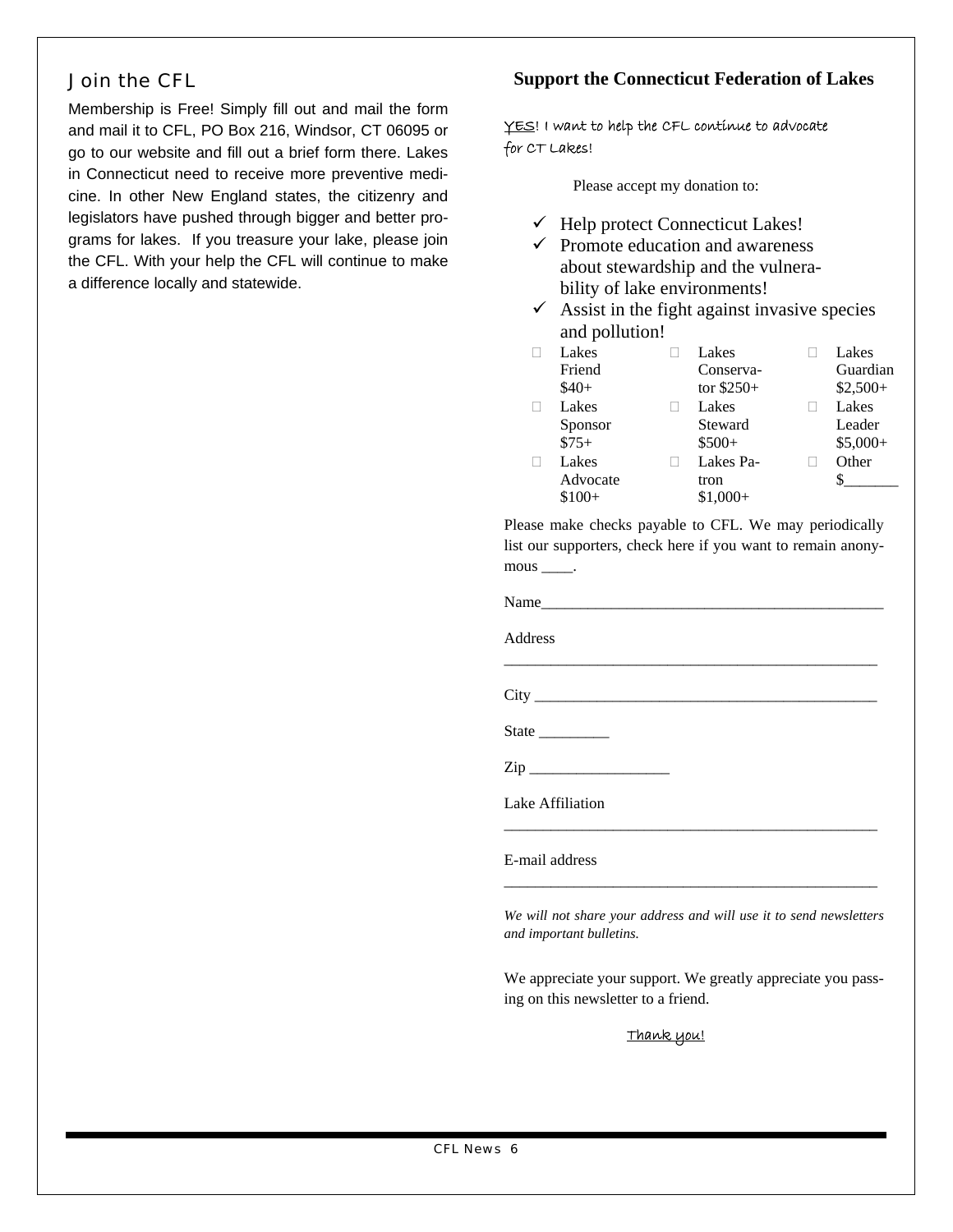

Bruce Fletcher and Friends at the East Haddam Memorial Day Parade. They also proudly displayed the CFL banner on the truck.